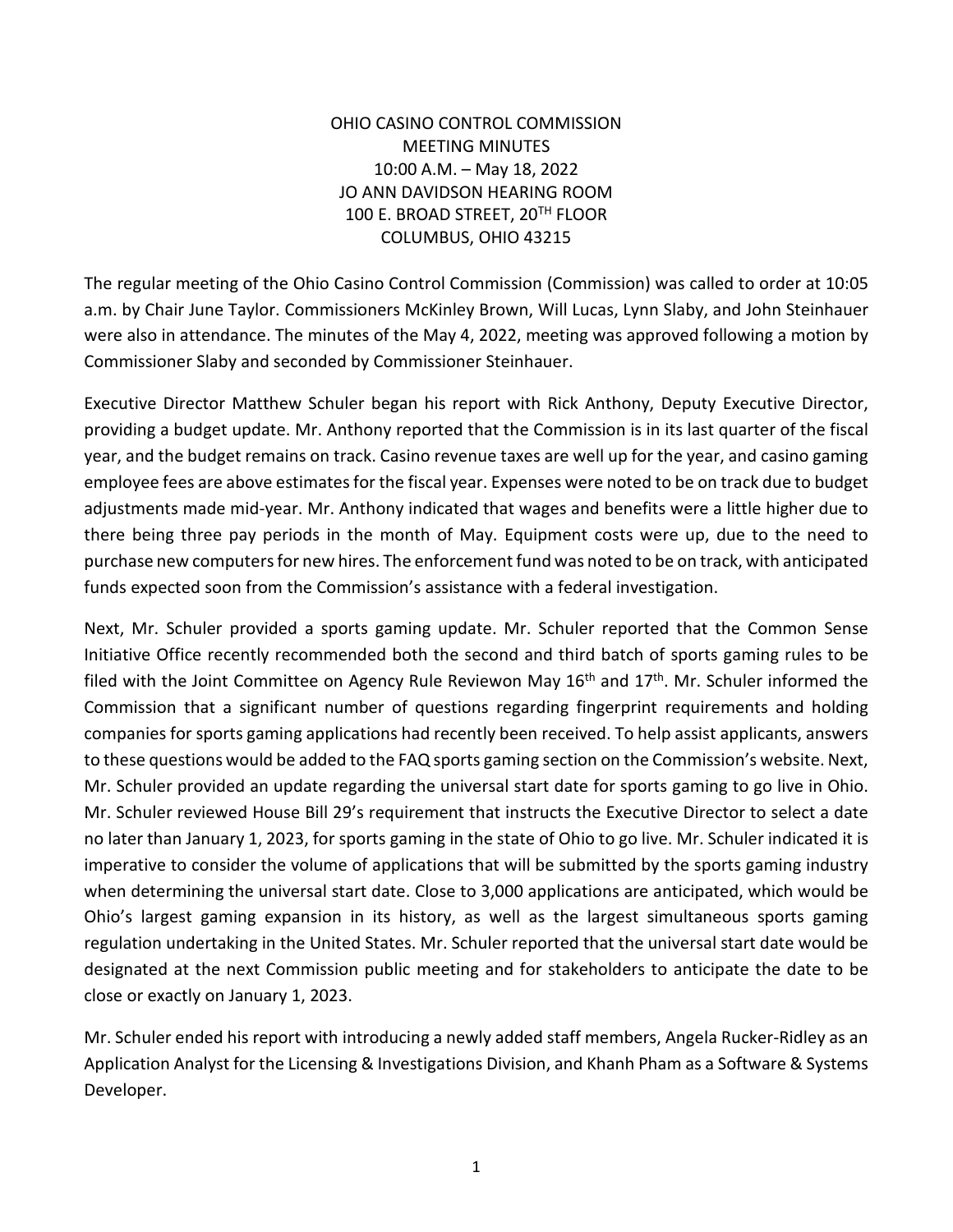Anna Marin Russell, Director of Licensing and Investigations & Senior Legal Counsel, presented to the Commission for consideration the suitability investigations of Mark L. Dunkeson Trust (Dunkeson Trust) and Mark L. Dunkeson Family Dynasty (Dunkeson Family Dynasty Trust) as holding companies of JACK Cleveland Casino LLC (JACK). Recently, Mr. Mark Dunkeson transferred his equity interests into Dunkeson Trust and Dunkeson Family Dynasty Trust. These transfers have resulted in Dunkeson Trust and Dunkeson Family Dynasty Trust to hold an indirect ownership interest in JACK, and thus, constitute holding companies of the casinooperator licensee. As newly identified holding companies, the Dunkeson Trust and Dunkeson Family Dynasty Trust are required to submit to a suitability investigation. The Division of Licensing & Investigations completed suitability investigations of Dunkeson Trust and Dunkeson Family Dynasty Trust, which did not uncover any material derogatory information. The Division recommended the Commission find the Dunkeson Trust and the Dunkeson Family Dynasty Trust suitable and approve them as holding companies of JACK. A motion to approve the Dunkeson Trust and the Dunkeson Family Dynasty Trust as holding companies was made by Commissioner Steinhauer. The motion was seconded by Commissioner Slaby and approved.

Next, Ms. Russell presented to the Commission for consideration the gaming-related vendor license renewal application for Gaming Partners International USA, Inc. (GPI USA). The Division of Licensing & Investigations completed a suitability investigation of GPI USA, which did not uncover any material derogatory information. The Division recommended approval of proposed [Resolution 2022-18,](https://casinocontrol.ohio.gov/Portals/0/Resolutions/2022/Resolution%202022-18_GPI%20USA_GRV%20License.pdf?ver=pHmBg8xa4Z2jf-BkG8luMg%3d%3d) granting the gaming-related vendor renewal license. A motion to approve the Resolution was made by Commissioner Brown. The motion was seconded by Commissioner Steinhauer and approved.

Then, Ms. Russell presented to the Commission for consideration six key-employee license applications. The Licensing & Investigations Division completed background investigations of the applicants, which did not uncover any material derogatory information, and recommended approval of proposed [Resolution](https://casinocontrol.ohio.gov/Portals/0/Resolutions/2022/Resolution%202022-19_Key-Employee%20Licenses_May%202022.pdf?ver=zi8NSrLbFI83CqB7UoqJQQ%3d%3d)  [2022-19,](https://casinocontrol.ohio.gov/Portals/0/Resolutions/2022/Resolution%202022-19_Key-Employee%20Licenses_May%202022.pdf?ver=zi8NSrLbFI83CqB7UoqJQQ%3d%3d) granting or renewing, as applicable, key-employee licenses to: Tricia Bouras, The United States Playing Card Company; Michael Mize, Hard Rock Casino Cincinnati; Heather Roll, Interblock USA L.C.; Randy Simpson, Hollywood Casino Columbus; Tracey White, Seminole Hard Rock Support Services, LLC; and Geoffrey Judge, Everi Holdings, Inc. A motion to approve the Resolution was made by Commissioner Slaby. The motion was seconded by Commissioner Steinhauer and approved.

Andromeda Morrison, General Counsel & Director of Skill Games, presented for consideration 34 new and 13 renewal skill-based amusement machine-related license applications. The Skill Games Division completed background investigations of the applicants, which did not uncover any material derogatory information, and recommended approval of proposed [Resolution 2022-20,](https://casinocontrol.ohio.gov/Portals/0/Resolutions/2022/Resolution%202022-20%20SBAM%20Licensure%20with%20exhibit%20May.pdf?ver=HJ5M4_-SRyKhXz5dh5t3cA%3d%3d) granting or renewing, as applicable, skill-based amusement machine-related licenses upon receipt of the required licensing fees. A motion to approve the Resolution was made by Commissioner Brown. The motion was seconded by Commissioner Steinhauer and approved.

Next Ms. Morrison presented to the Commission for consideration two casino gaming final orders: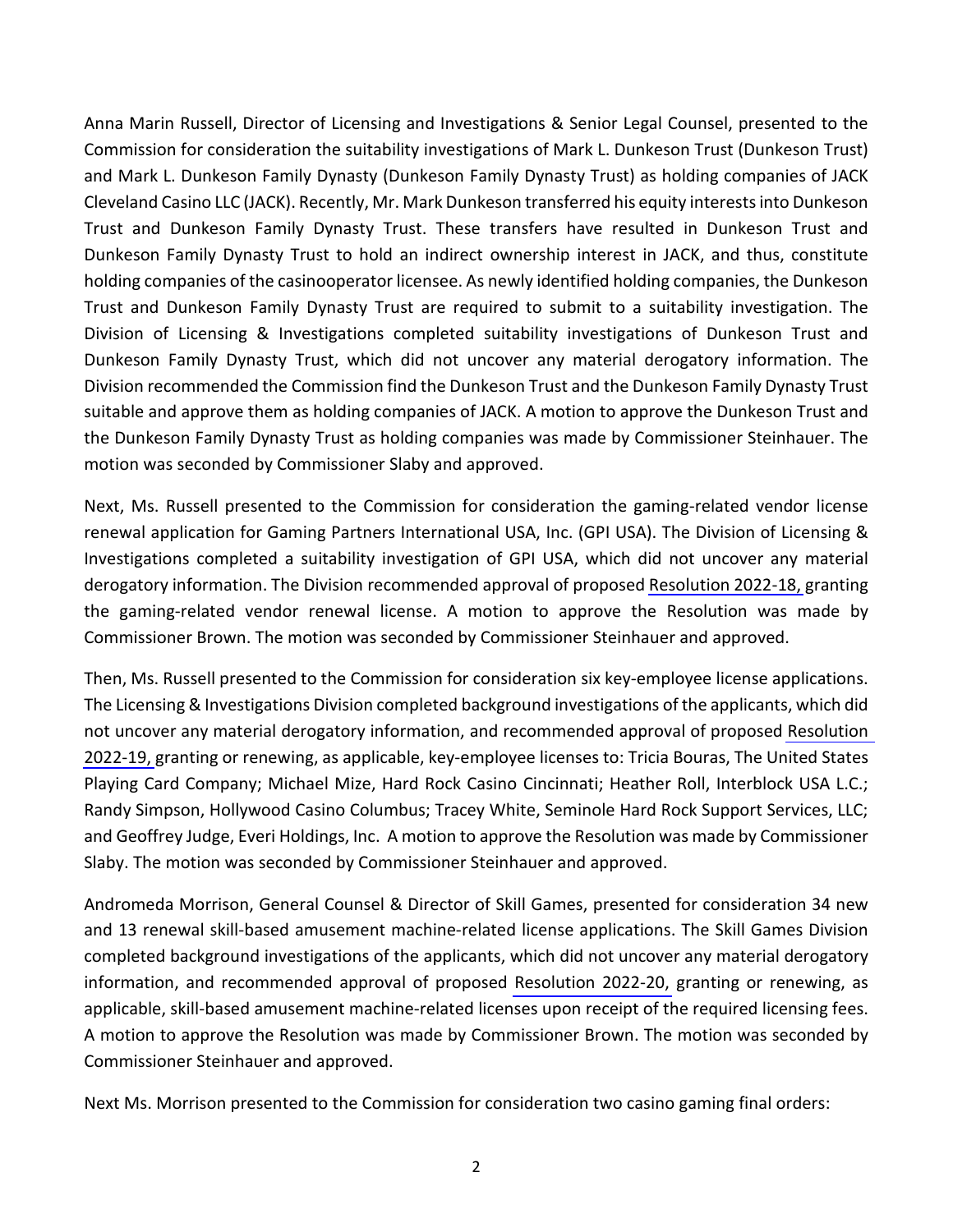A final order regarding the denial of casino gaming employee license applications [\(case nos. #2022-LIC-](https://casinocontrol.ohio.gov/Portals/0/Final%20Orders/2022/May%202022%20CGE%20Bulk%20Denial.pdf?ver=zQxpdjwf1BmQJAI0qQcakA%3d%3d)007 [& -008\).](https://casinocontrol.ohio.gov/Portals/0/Final%20Orders/2022/May%202022%20CGE%20Bulk%20Denial.pdf?ver=zQxpdjwf1BmQJAI0qQcakA%3d%3d) Chair Taylor moved to deny the casino gaming employee license applications for the cases listed in the final order. The motion was seconded by Commissioner Slaby and approved.

A final order regarding Cynthia Michaeloff [\(case nos. #2021-LIC-015\(A\), \(B\), & \(C\)\).](https://casinocontrol.ohio.gov/Portals/0/Final%20Orders/2022/Cynthia%20Michaeloff%20Final%20Order.pdf?ver=QSzwnH2GENp_rRq_F_fpYA%3d%3d) Chair Taylor moved to approve and adopt the report and recommendation with modifications to affirm the emergency order suspending the provisional casino gaming employee license, revoking the provisional casino gaming employee license, and denying the plenary casino gaming employee license application for Cynthia Michaeloff. The motion was seconded by Commissioner Brown and approved.

Next, Ms. Morrison presented for consideration two skill games final orders:

A final order regarding the denial of skill-based amusement machine license applications [\(case nos. #](https://casinocontrol.ohio.gov/Portals/0/Final%20Orders/SBAM%20Final%20Orders/2022/May%202022%20SBAM%20Bulk%20Denial%20Final%20Order.pdf?ver=H9kWNTrhJGjFlOfdIANoaA%3d%3d)  [2022-SLIC-024, -025, -028, -029, -030 & -031\).](https://casinocontrol.ohio.gov/Portals/0/Final%20Orders/SBAM%20Final%20Orders/2022/May%202022%20SBAM%20Bulk%20Denial%20Final%20Order.pdf?ver=H9kWNTrhJGjFlOfdIANoaA%3d%3d) Chair Taylor moved to deny the skill-based amusement machine license applications for the cases listed in the final order. The motion was seconded by Commissioner Slaby and approved.

A final order regarding R&J Development LLC and Ronald Schlosser [\(case nos. #2021-SLIC-084, -085 & -](https://casinocontrol.ohio.gov/LinkClick.aspx?fileticket=cnPdNCxm1ck%3d&portalid=) [086\).](https://casinocontrol.ohio.gov/LinkClick.aspx?fileticket=cnPdNCxm1ck%3d&portalid=0) Chair Taylor moved to approve and adopt the report and recommendation with modifications to deny the skill-based amusement machine license applications for R&J Development LLC and Ronald Schlosser. The motion was seconded by Commission Slaby and approved.

Then Ms. Morrison presented to the Commission for consideration a settlement agreement:

A [settlement](https://casinocontrol.ohio.gov/Portals/0/Final%20Orders/Settlements/Bid%20Ventures%20Settlement%20Agreement%20-%20May%202022.pdf?ver=U4I-SdkBQUNFPVKcex4-Zw%3d%3d) between Bid Ventures, Inc. d/b/a Jock MKT (Bid Ventures) and the Commission. The agreement would settle a case that arose regarding discovered violations of Ohio law related to the failure by Bid Ventures to submit a required financial audit and failures to cooperate with the Commission's investigation into the lack of a submission. The settlement agreement includes admissions, conditions, and remedial measures. Ms. Morrison indicated that Bid Ventures has submitted its 2020 financial audit and Bid Ventures has agreed to not restart its Ohio fantasy contest operations until its license has been reinstated by the Commission. The Commission will administratively close Commission case no. 2022-FLIC-002 as part of the settlement agreement. Should Bid Ventures have future instances of non-responsiveness or late audit submissions for the period of reinstatement through December 31, 2026, these will be considered an aggravating factor for purposes of the administrative process. Chair Taylor made a motion to approve the agreement and authorize the Chair to sign it on behalf of the agency. The motion was seconded by Commissioner Steinhauer and approved.

In other business, Mr. Schuler recognized Mr. Joseph Schmansky, Senior Assistant Attorney General, for his service to the Commission and an integral member of agency's team.

There being no further business before the Commission, the meeting was adjourned.

Signed,